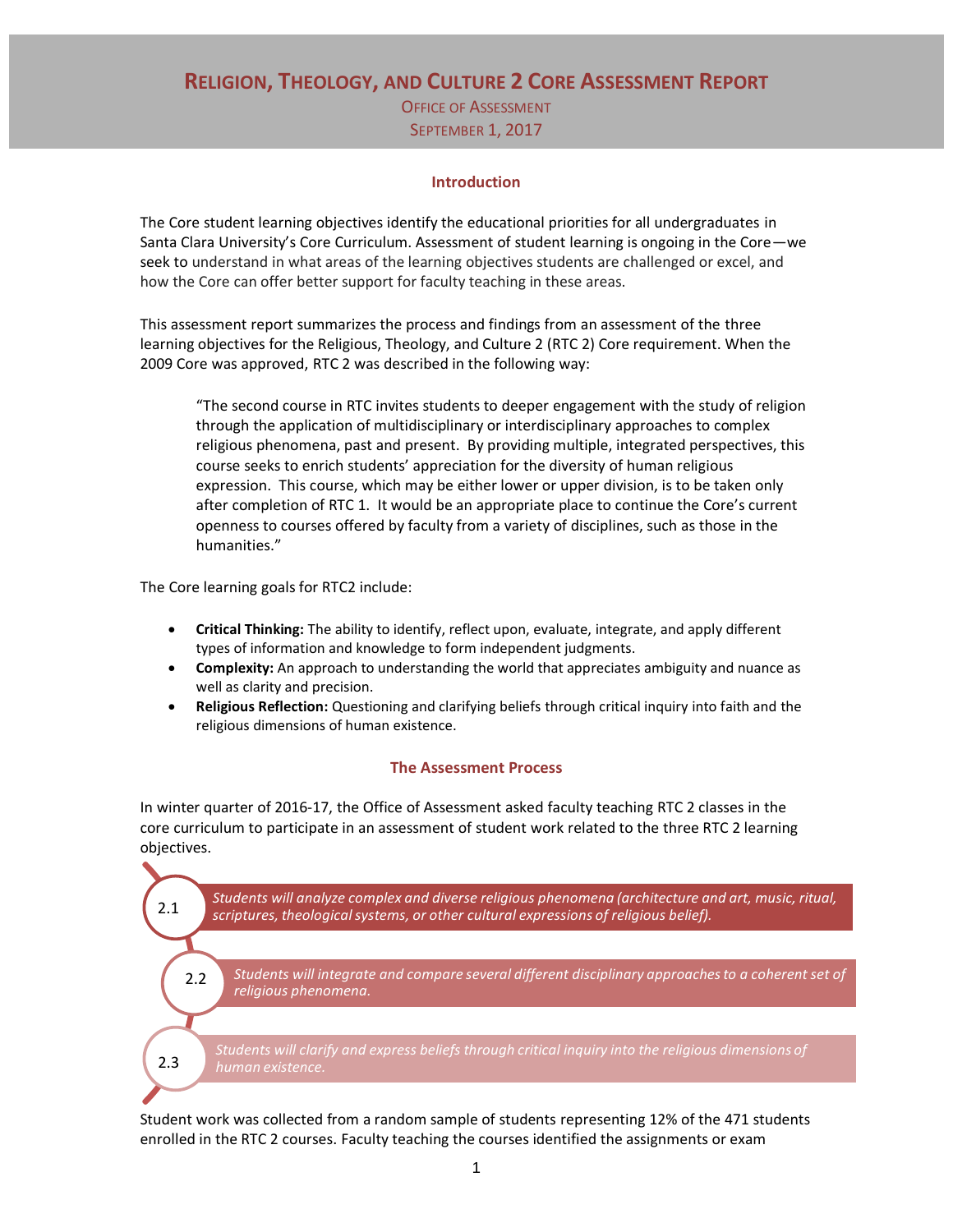questions providing the clearest evidence for student learning with respect to the three learning objectives. The Office of Assessment received work from 12 of the 18 RTC 2 classes taught during winter quarter (material from 53 students). Student and faculty identifiers were redacted to prepare it for scoring by a team of faculty members teaching in the area.

Five faculty and one staff member participated in the assessment of the work. They first attended one of two norming sessions in the Spring quarter of 2017 to become familiar with the rubric (see Appendix) used to score student work. Student learning for each objective was scored on a fourpoint proficiency scale.

After the norming sessions were completed, student work was distributed among the raters to be scored. About 47% of the work was scored by two raters in order to examine whether the rubric was applied consistently across raters. Inter-rater reliability (IRR) was calculated using the software program AgreeStat® for the three learning objectives. The agreement coefficient Gwet's AC2 was interpreted, using simple ordinal weights and Landis-Koch benchmarks (see Table 1). Overall, it appears the faculty raters were consistent with one another in their scoring and their use of the rubric.

| Learning Objective | Gwet's AC2 | <b>Benchmark</b> |
|--------------------|------------|------------------|
| 102.1              | 0.85       | Moderate         |
| LO 2.2             | በ 77       | Moderate         |
| 1023               | 0.88       | Substantial      |

Table 1. Agreement Coefficients

### **What We Learned**

The scores given for work for each learning objective were tabulated and converted into percentages.

## *LO 2.1 Students will analyze complex and diverse religious phenomena (architecture and art, music, ritual, scriptures, theological systems, or other cultural expressions of religious belief).*

A majority of the student work was judged as proficient or highly proficient for learning objective 2.1 (combined 87 percent, see Figure 1). Only 8% of student work was judged as approaching proficiency and 3% was scored as not proficient. An additional 3% was scored as having "no evidence," indicating the student work was not judged to address the learning objective at all.



Figure 1. Percent of Rubric Scores for Learning Objective 2.1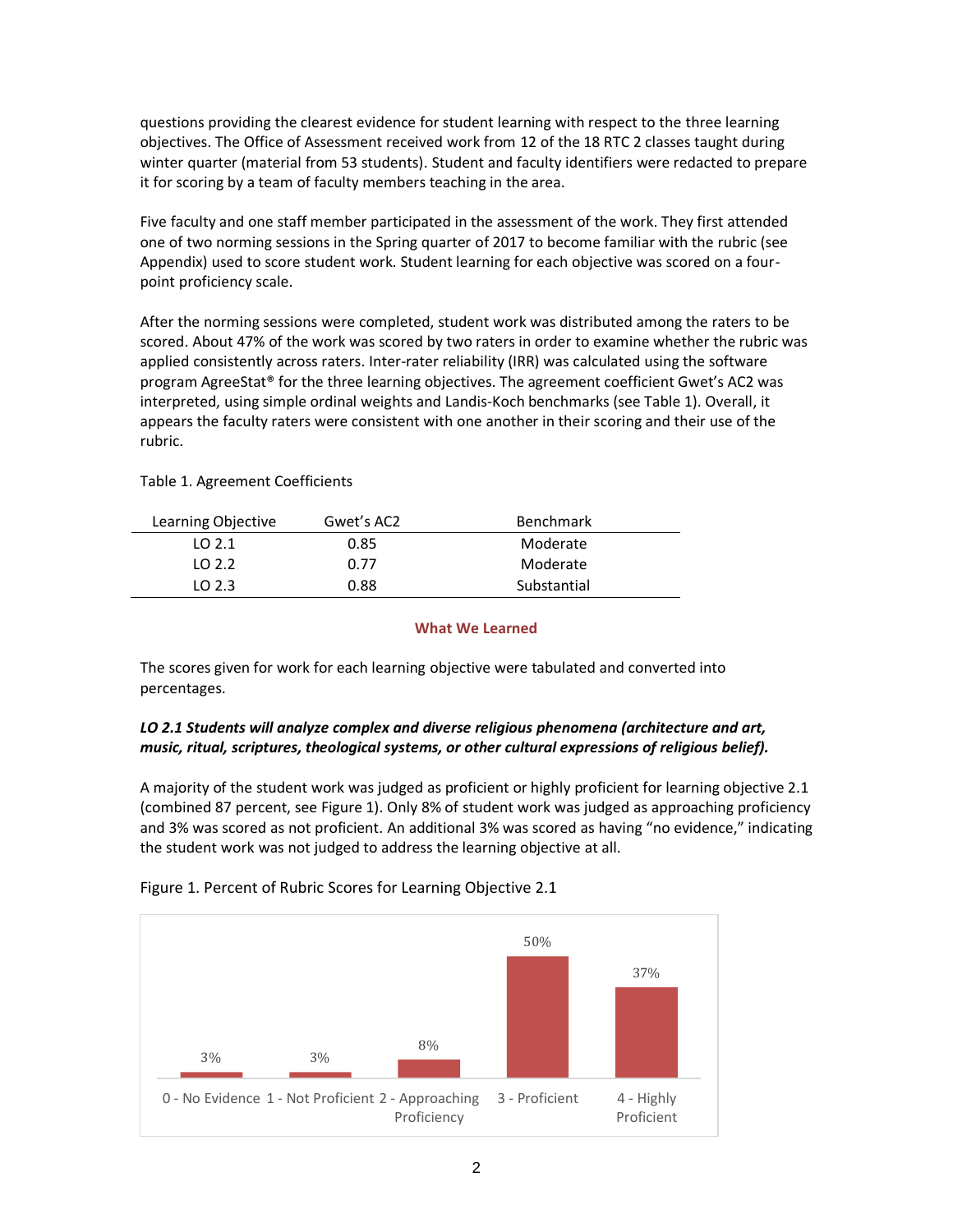# *LO 2.2 Students will integrate and compare several different disciplinary approaches to a coherent set of religious phenomena.*

Proficiency was scored slightly lower for LO 2.2 with 73% of the student work receiving a score of 3 or 4 (See Figure 2). An additional 19% of the work was scored as approaching proficiency and 4% was scored as not proficient. Four percent was also scored as having no evidence of LO 2.2.



## Figure 2. Percent of Rubric Scores for Learning Objective 2.2

### *LO 2.3 Students will clarify and express beliefs through critical inquiry into the religious dimensions of human existence.*

For LO 2.3, 86% of the student work received a score of 3 or 4 (See Figure 2). An additional 10% of the work was scored as approaching proficiency and only 3% was scored as not proficient. Just 1% was also scored as having no evidence of LO 2.3. Figure 3. Percent of Rubric Scores for Learning Objective 2.3

1% 3% 10% 40% 46% 0 - No Evidence 1 - Not Proficient 2 - Approaching Proficiency 3 - Proficient 4 - Highly Proficient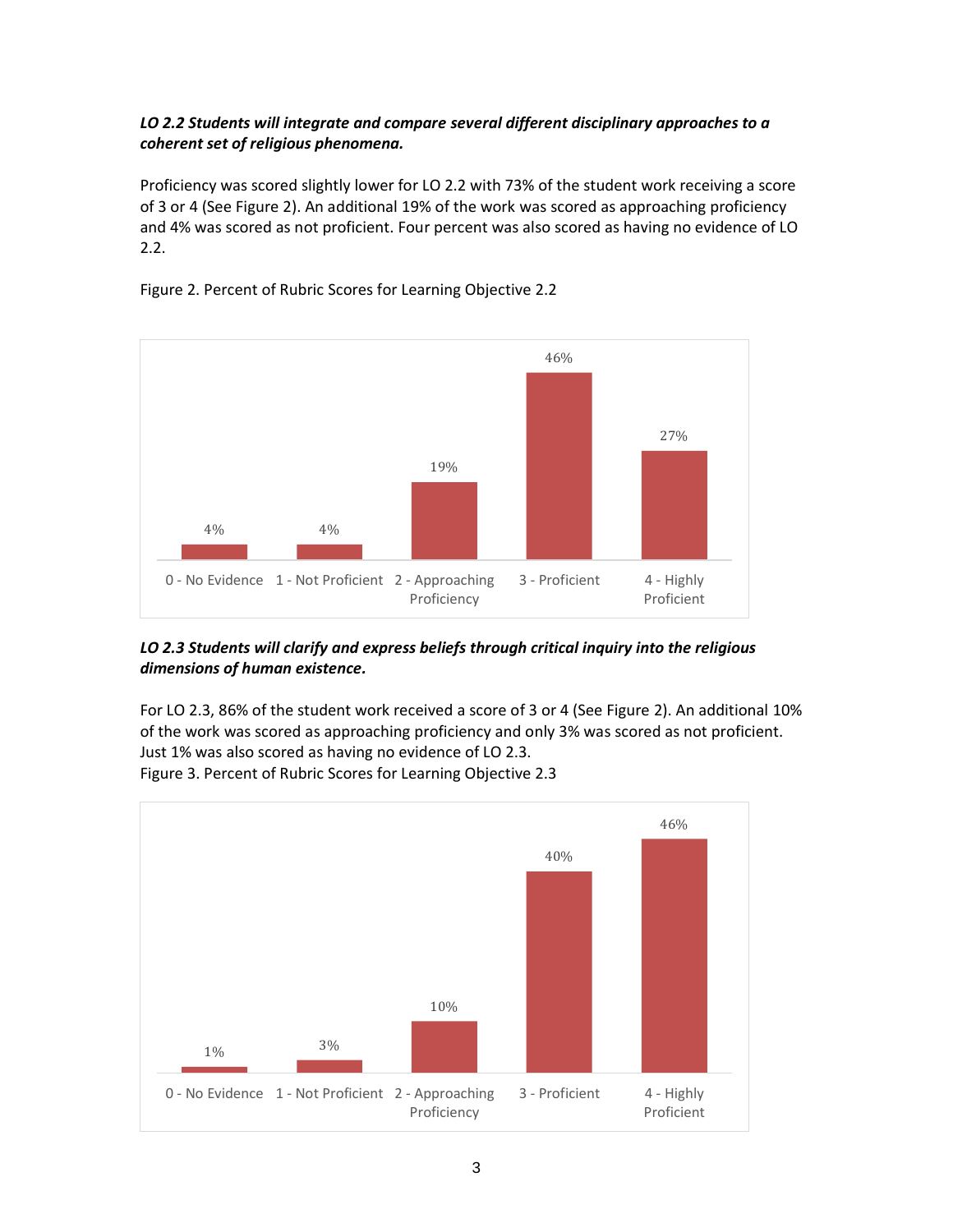### Differences among students

Scores were also examined by group differences to see if there were statistically significant differences by student gender and race or ethnicity. No statistically significant differences were found for scores by gender or race/ethnicity.

### **Conclusions**

Overall, the majority of student work for all three RTC 2 LOs was scored as proficient or highly proficient, indicating students are meeting the RTC 2 objectives. These learning objectives require competency in high level cognitive skills (drawing upon Bloom's taxonomy of learning), including analysis and integration or synthesis. The assessment results affirm that this RTC2 is helping students meet the key learning goals for this Core area: critical thinking outcomes, an understanding of the world that factors in complexity, and religious reflection that involves questioning and clarifying beliefs through critical inquiry.

The faculty scorers identified some questions with respect to each of the learning objectives. Regarding LO 2.1 *(Students will analyze complex and diverse religious phenomena (architecture and art, music, ritual, scriptures, theological systems, or other cultural expressions of religious belief)*), the faculty scorers raised questions about whether students should be analyzing different *types* of religious phenomena (e.g., art vs. music) or whether sufficiently diverse samples within one type (e.g., music) is acceptable. The scoring decision used in this assessment was to accept two examples of the same genre if they represented diverse works (e.g., historically, stylistically, or culturally). Going forward, this should be clarified among faculty teaching in the area.

RTC 2.2 asks that students "*integrate and compare several different disciplinary approaches to a coherent set of religious phenomena*." The scorers took as acceptable the application of different disciplinary approaches *or* methods within the same discipline. The faculty involved in the assessment recommend clarification of this learning objective as well. What exactly is considered a different disciplinary approach? Or a "coherent set of religious phenomena"?

Finally, the expectations for RTC 2.3 that "*students will clarify and express beliefs through critical inquiry into the religious dimensions of human existence*" were discussed at length. Scorers decided to make use of the same scoring accommodation as used in RTC1 so that students were scoring equally regardless of whether they expressed their own beliefs or those of others. Clarification of this learning objective will also be important for RTC 2 faculty.

Despite the contrasting findings for RTC 1 and RTC 2, the recommendation that faculty discuss and reach greater consensus around the learning objectives is the same for both core requirements. The Core and the Office of Assessment will host a faculty conversation in the fall for both requirements combined so that RTC faculty may review and discuss these findings, and identify ways to achieve the outcomes they seek for student learning.

**Acknowledgments**: The Office of Assessment thanks the RTC 2 FCC, the faculty teaching Core courses who participated in the assessment, the faculty members who participated as scorers for the student work, and our student assistants who contribute to the assessment process beginning from sampling to redacting the student and faculty identifiers from student work.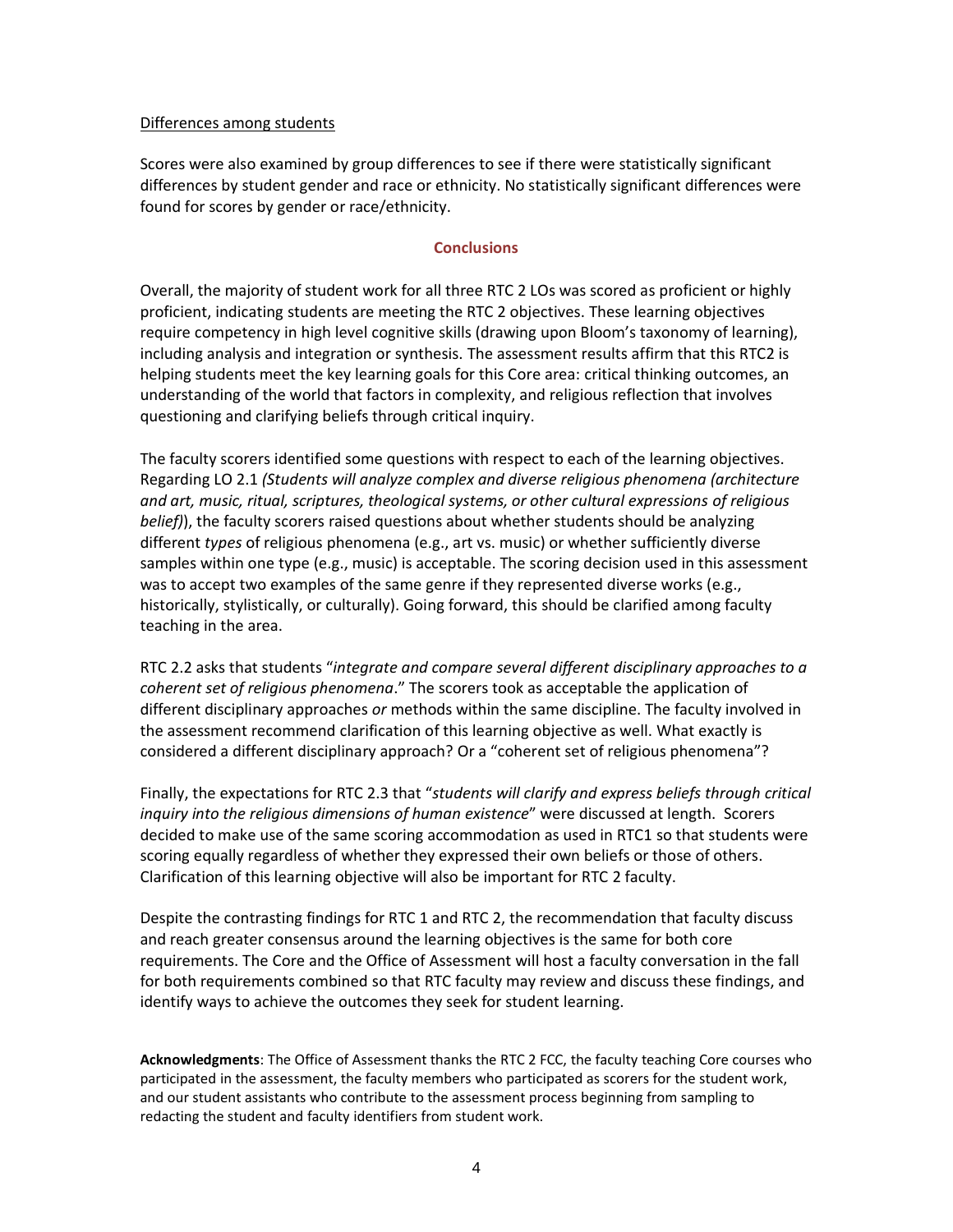Appendix: Scoring Rubric for RTC 2 Assessment of Student Learning (2016-17)

| <b>Objective</b>                                                                                                                                                                                                                                                                                                                                                                                                                                                                                                  | Highly proficient - 4                                                                                                                                                                                                            | <b>Proficient - 3</b>                                                                                                                                                                                                   | <b>Approaching proficiency - 2</b>                                                                                                                                                                                                                                                                            | Not proficient - 1                                                                                                                                                                   |
|-------------------------------------------------------------------------------------------------------------------------------------------------------------------------------------------------------------------------------------------------------------------------------------------------------------------------------------------------------------------------------------------------------------------------------------------------------------------------------------------------------------------|----------------------------------------------------------------------------------------------------------------------------------------------------------------------------------------------------------------------------------|-------------------------------------------------------------------------------------------------------------------------------------------------------------------------------------------------------------------------|---------------------------------------------------------------------------------------------------------------------------------------------------------------------------------------------------------------------------------------------------------------------------------------------------------------|--------------------------------------------------------------------------------------------------------------------------------------------------------------------------------------|
| RTC 2.1 Analyze complex<br>and diverse religious<br>phenomena (architecture<br>and art, music, ritual,<br>scriptures, theological<br>systems, or other cultural<br>expressions of religious<br>belief).*<br>*Diverse phenomena should<br>include two or more different<br>expressions of those previously<br>described. However, we will<br>score work including two<br>examples of literature or music<br>or art, etc., if they represent<br>diverse works (e.g.,<br>historically, stylistically,<br>culturally) | Synthesizes evidence to<br>reveal nuanced<br>observations, patterns or<br>insights related to religious<br>phenomena. Response<br>provides developed and<br>perceptive conclusions<br>related to diverse religious<br>phenomena. | Provides evidence to reveal<br>meaningful observations,<br>patterns, or insights related<br>to religious phenomena.<br>Response provides<br>reasonable conclusions<br>related to diverse religious<br>phenomena.        | Provides some evidence but<br>the analysis does not<br>effectively reveal meaningful<br>observations, patterns, or<br>insights. Response provides<br>some conclusions related to<br>diverse religious<br>phenomena, but overall,<br>response demonstrates<br>surface understanding of<br>religious phenomena. | Limited information is<br>presented without any<br>meaningful analysis.<br>Response provides weakly<br>supported or superficial<br>conclusions about diverse<br>religious phenomena. |
| RTC 2.2 Integrate and<br>compare several different<br>disciplinary approaches to a<br>coherent set of religious<br>phenomena.<br>Here we are emphasizing<br>application of disciplinary<br>approaches or methods<br>(within the same discipline).                                                                                                                                                                                                                                                                 | Two disciplinary approaches<br>or methods are applied to a<br>set of religious phenomena<br>allowing for thoughtful<br>interpretations and a<br>comprehensive and<br>insightful comparison.                                      | Two disciplinary approaches<br>or methods are applied to a<br>set of religious phenomena<br>allowing for reasonable<br>conclusions and some<br>comparison of how each<br>approach helps explain<br>religious phenomena. | Two disciplinary approaches<br>or methods can be identified<br>in regards to a set of<br>religious phenomena. There<br>is limited development,<br>however, of how one or both<br>of the disciplinary<br>approaches and no clear<br>comparison between them.                                                   | Only one disciplinary approach<br>is presented to any extent,<br>and there is little development<br>between that method and an<br>explanation of religious<br>phenomena.             |